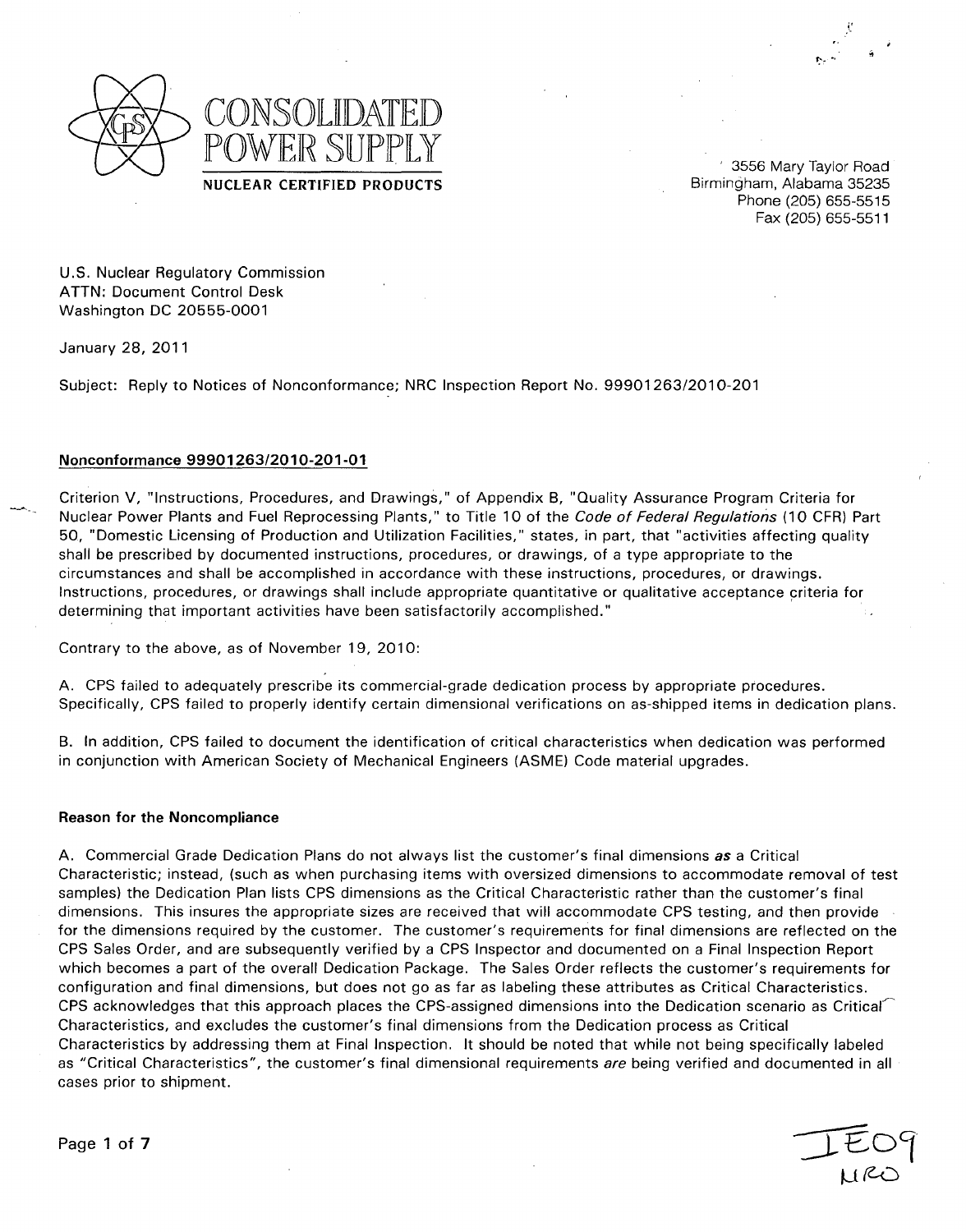

B. In the utilization of unqualified source material in accordance with NCA3855.5, all inspection and test requirements of the material specification and the specific material requirements of ASME Section III are being performed as required by NCA-3855.5. A chemical analysis is being performed on each piece, and all other requirements of the material specification are being performed on each piece, unless CPS exercises the "alternative" of NCA-3855.5 which still requires chemical analysis of each piece, but allows "all other requirements" of the material specification to be performed on each Heat and Lot provided the additional specified requirements are satisfied. In the verification of the material specification requirements and the specific Section III material requirements, CPS failed to label these attributes as "Critical Characteristics" and, instead, had referred to them as "material specification and Code requirements." Dedication Plans were not used during this process, as they were not considered to be applicable to Code Upgrade. CPS had interpreted NCA-3855.5 Code requirements as being equivalent to Commercial Grade Dedication. This interpretation was based on NRC Information Notice 86-21 which recognizes the holding of an ASME N, RA, NPT or NV Certificate of Authorization, or Quality System Certificate as evidence that the holder of the Certificate has a documented QA program *that meets the requirements of 10CFR 50 Appendix B.* CPS assumed the NRC's recognition of these accreditations did not exclude Utilization of Unqualified Source Material as adequate to satisfy Commercial Grade Dedication. While CPS considered Utilization of Unqualified Source Material to be acceptable for Dedication, a dedicated item could not be used for ASME Code applications. In order to preclude the inadvertent use of a Dedicated item in a Utilization of Unqualified Source Material scenario, Procedure SP-716 includes the statement: *"Although similar in nature, this procedure does not include the Dedication of Commercial Grade Items for non-Code safety related use. However, Material qualified under this procedure may be used to fill non-Code safety related orders". Additionally,* Dedication Plans were not being used in the implementation of SP-716 because the process being used was based on NCA-3855.5 which does not specify a requirement for the use of Dedication Plans.

# Steps That Have Been Taken and the Results Achieved **/** Corrective Steps That Will Be Taken to Avoid Noncompliance

Procedure SP-716 "Utilization of Unqualified Source Material" will be revised to include Commercial Grade Dedication such that the procedure merges and satisfies both sets of requirements, including the identification of Critical Characteristics, sample sizes, etc.

A new Dedication Plan format will be developed to implement the changes in procedure SP-716. These Dedication Plans will merge the requirements of the recognized EPRI sampling plans with the requirements of NCA-3855.5, with the most stringent of the requirements being utilized in the Plan.

Relative to the customer's final dimensions, each Dedication Plan (whether ASME Code Upgrade related, or non Code Safety Related) will include the customer's final dimensions as Critical Characteristics. This will be accomplished by including the requirements directly in the Dedication Plan or, alternatively, by indicating in the Plan that the customer's final dimensions are considered Critical Characteristics and, by reference, indicating where these requirements and acceptance criteria can be located (typically on the applicable Sales Order).

Both Procedures SP-716 "Utilization of Unqualified Source Material" and SP-701 "Dedication of Commercial Grade Items" will be revised to incorporate the above changes.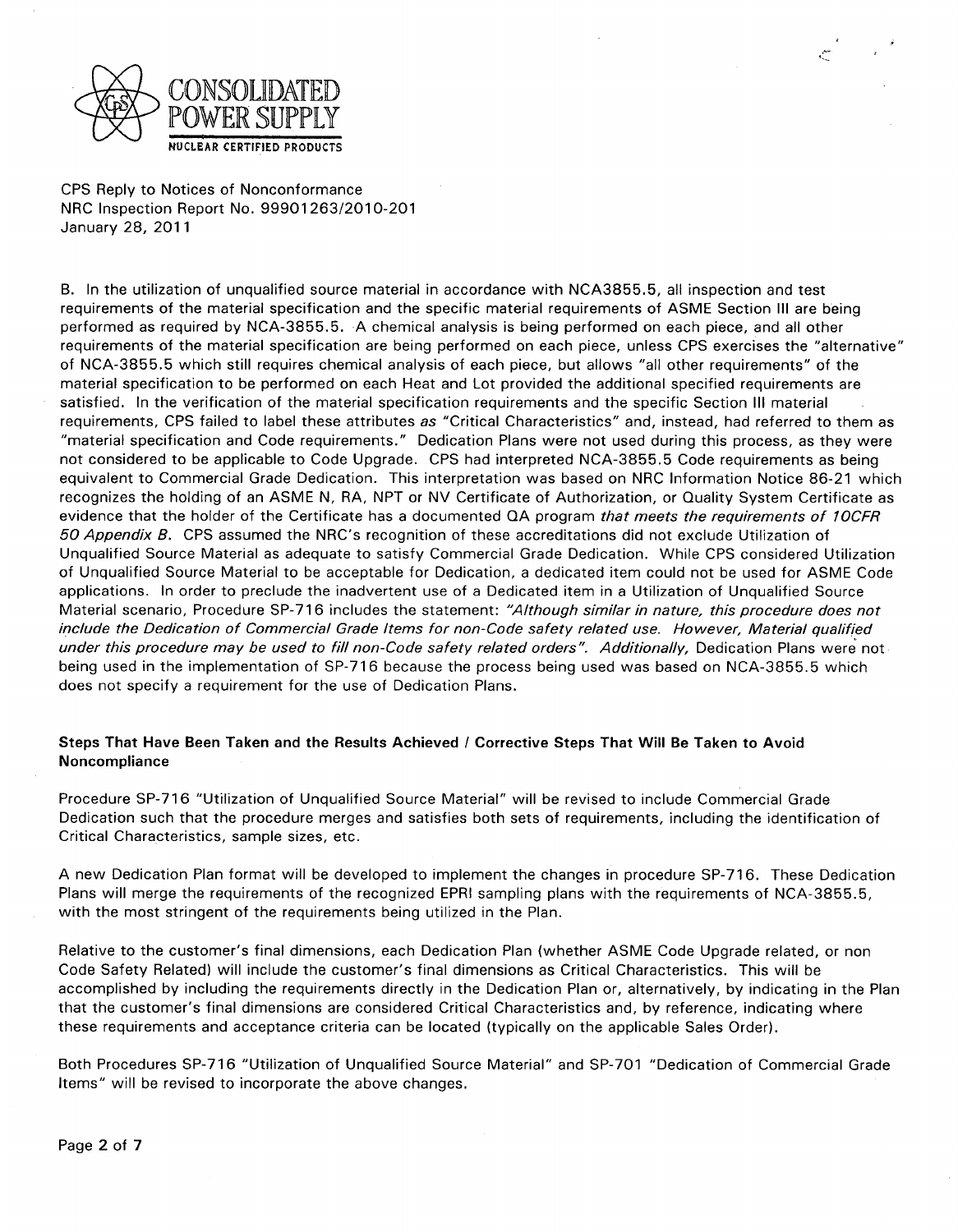

## Date Corrective Actions Will be Completed

February **28, 2011.**

## Nonconformance **99901263/2010-201-02**

Criterion V of Appendix B of **10** CFR Part **50** states, in part, that "activities affecting quality shall be prescribed **by** documented instructions, procedures, or drawings of a type appropriate to the circumstances. Instructions, procedures, or drawings shall include appropriate quantitative or qualitative acceptance criteria for determining that important activities have been satisfactorily accomplished."

Contrary to the above, as of November **19, 2010, CPS** failed to prescribe appropriate quantitative or qualitative acceptance criteria for determining that the calibration of the optical emission spectrometer had been appropriately accomplished for each element. Specifically, **CPS** failed to perform the required sample testing to calculate the acceptance criterion for each constituent and to include the calculated acceptance criteria in instructions, procedures, or drawings.

## Reason for the Noncompliance

Cause was human error on the part of the present Laboratory Supervisor and present Quality Assurance Manager.

To address the NRC's **1993** finding of this nonconformance, the missing acceptance criteria had been added in Revision 7,to **SP-202** Dated **12/93 by** the previous **CPS** Laboratory Supervisor and Quality Assurance Manager. Subsequent to **1993, SP-202** has been revised numerous times for the purpose of adding new equipment, clarifying existing requirements, and making editorial corrections (during the NRC's 2010 Inspection, **SP-202** was at Revision Level 34 Dated **11 /09.)**

Throughout the evolution of Procedure **SP-202,** the spectrometer in service during the NRC's **1993** visit has been replaced with a newer model, and a second spectrometer has been procured. **SP-202** was revised to incorporate these two newer spectrometers as each was added to the **CPS** M&TE system. During the **CPS** investigation of cause for the NRC's finding of this nonconformance, it was found that **SP-202** Revision **26** Dated 4/06 had been issued to make clarifications, and to remove reference to the spectrometer manufacturer's names as this was considered extraneous information. During the Revision **26** re-write of the paragraph addressing spectrometers, the acceptance criteria for standardization was inadvertently omitted **by** the present Laboratory Supervisor and Quality Assurance Manager.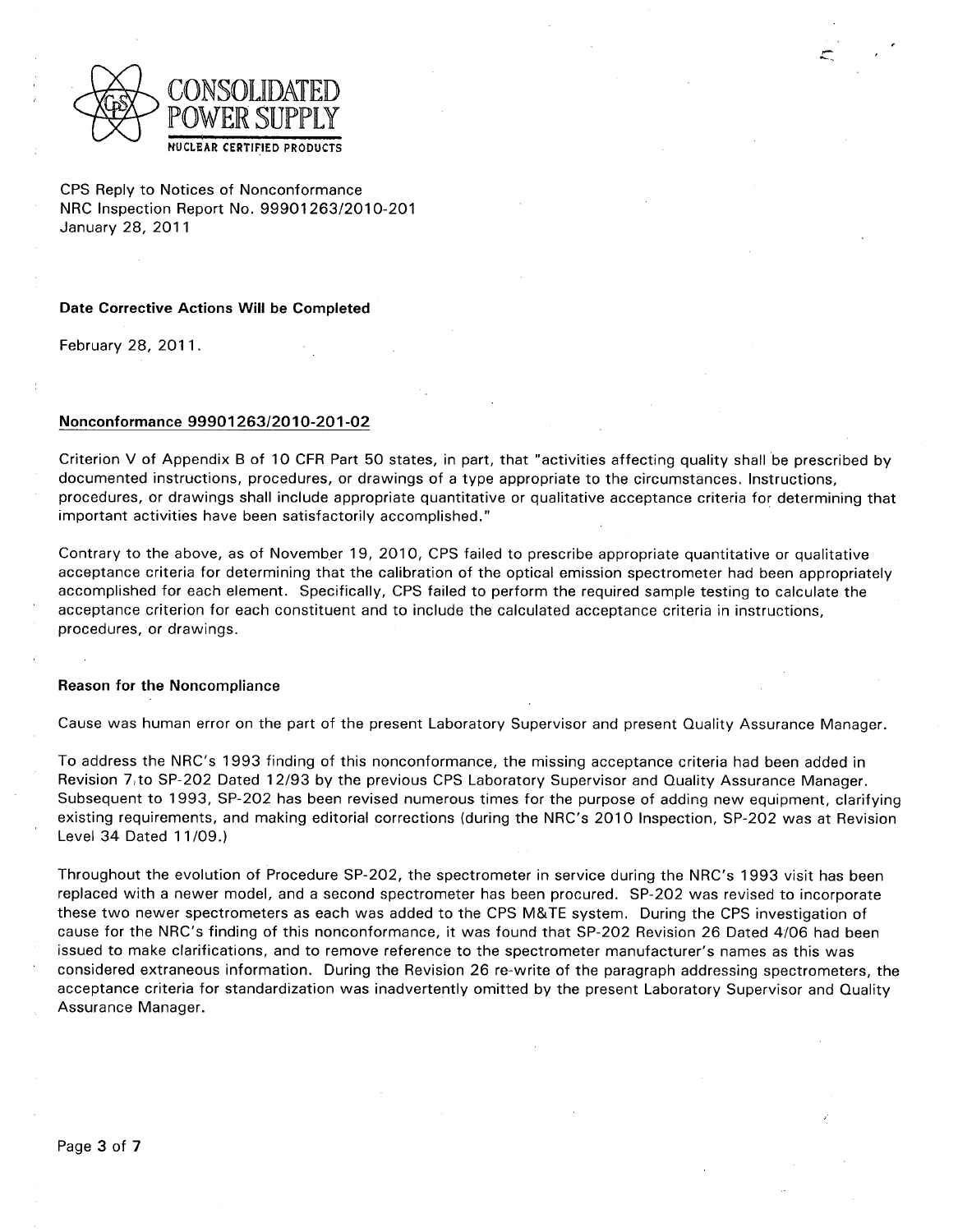

# Corrective Steps That Have Been Taken and the Results Achieved

The two spectrometers operated by CPS (identified as QA-239 and QA-1 **15)** and affected by this noncompliance were removed from service on 11/22/2010.

Paragraph 4.14 of CPS Procedure SP-202,"Calibration and Maintenance of Measuring and Test Equipment", has been revised to include requirements for spectrometer standardization acceptance criteria. Results of pre- test QC checks will be considered acceptable if the observed values for the elements of interest fall within the certified values **±** 2 calculated standard deviations. Results of interim and post- test QC checks will be considered acceptable if the observed values for the elements of interest fall within the certified values **±** 3 calculated standard deviations. While a result of an interim QC check that falls outside **±** 2 calculated standard deviations but within **±** 3 calculated standard deviations is not cause for rejection of test results, the operator shall take the appropriate actions necessary to achieve an interim QC check that falls within the certified values **±** 2 calculated standard deviations prior to proceeding with analysis of samples. In the event that an unacceptable QC check is observed, the operator shall discard test results obtained since the last acceptable QC check and perform the appropriate actions (such as instrument maintenance, standardization, etc.) to achieve an acceptable pre- test QC check prior to proceeding with analysis of samples.

All laboratory personnel have been trained to the requirements of the revised procedure, SP202, Revision 35. This training was performed on 12/13/2010 and 1/6/2011.

In accordance with SP202 Revision 35, acceptance criteria have been established for all methods utilized with spectrometer QA-239. These methods are identified as Fe-30MO, Fe-IOMO, and Cu-1OMO. Each of these methods has been verified to the established acceptance criteria. For each method, this verification consisted of five analyses (2- burn averages) on each of two days for a total of ten analyses of each standard. A review of past QC checks of each of these methods has been performed. These historical QC checks were found to be within the established acceptance criteria. Upon completion of these verifications and QC check reviews, spectrometer QA-239 was place back in service.

In accordance with SP202 Revision 35, acceptance criteria have been established for three of the six methods utilized with spectrometer QA-1 **15.** These methods are identified as CR-MO-01, **400SS** 01, and PH-STEEL. Each of these methods has been verified to the established acceptance criteria. For each method, this verification consisted of five analyses (2- burn averages) on each of two days for a total of ten analyses of each standard. A review of past QC checks of each of these methods has been performed. These historical QC checks were found to be within the established acceptance criteria. During the week of 1/31/2011, **QA-115** will be placed back in service and tagged as "Restricted Use" indicating it is acceptable for use only with methods CR-MO-01, 400SS 01, and PH-STEEL. In accordance with SP202 Revision 35, CPS laboratory personnel are currently working to establish acceptance criteria for the remaining three methods utilized with spectrometer QA-1 **15.** These methods are identified as NICKEL01, LOALLOY5, and 30431607. Verification of these methods will consist of five analyses (2 burn averages) on each of two days for a total of ten analyses of each standard. A review of historical QC checks of each of these methods will be performed to determine compliance with the established acceptance criteria. CPS estimates that establishment of acceptance criteria, verification, and historical QC check reviews for these three methods will be complete by 2/28/2011.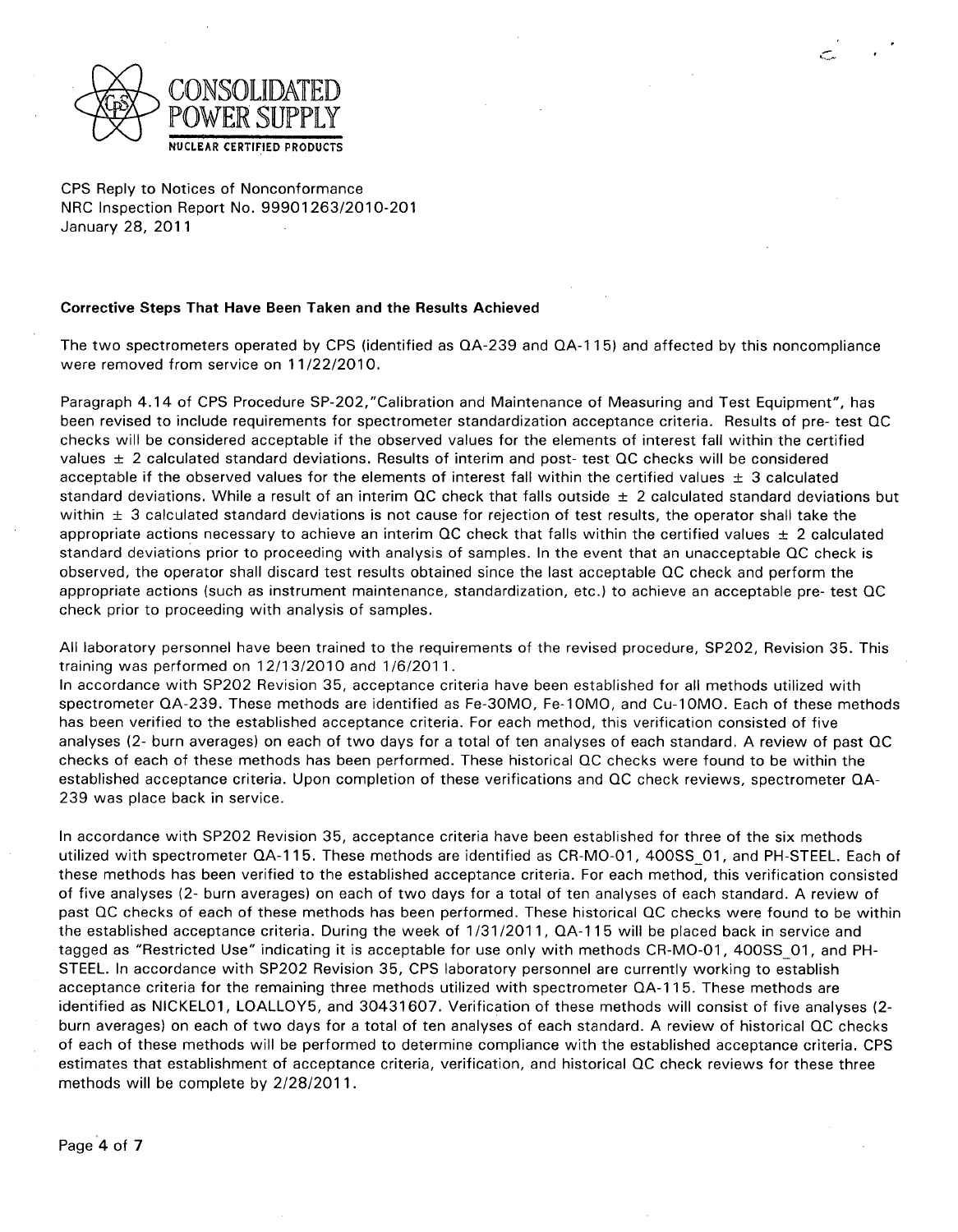

#### Corrective Steps That Will Be Taken to Avoid Noncompliance

All laboratory personnel have been trained to the requirements of the revised procedure, SP202, Revision 35. This training was performed on 12/13/2010 and 1/6/2011. In accordance with SP202 Revision 35, Form 202K ("Spectrometer Acceptance Criteria Reference Sheet") will be utilized to document the established acceptance criteria for each method and check standard/verifier utilized. A completed Form 202K will be maintained with the Certificate of Analysis for each check standard/verifier utilized for QC checks.

ن بيسم

## Date Corrective Actions Will be Completed

February 28, 2011

# Nonconformance 99901263/2010-201-03

Criterion XVI, "Corrective Action," of Appendix B to 10 CFR Part 50 states in part that, "Measures shall be established to assure that conditions adverse to quality, such as failures, malfunctions, deficiencies, deviations, defective material and equipment, and nonconformances are promptly identified and corrected." CPS Standard Procedure (SP) SP-601, "Identification, Evaluation, and Reporting of Defects and Failure to Comply," Step 4.5, states in part that, "The QA Manager or the Assistant QA Manager shall review all Nonconformance Reports and Corrective Action Request forms to determine if a deviation or a failure to comply exists. Evidence of this review shall be documented on the applicable Nonconformance Report or Corrective Action (CPS Form 405 and 802 respectively)."

Contrary to the above as, of November 18, 2010, CPS failed to identify deviations as part of its corrective action process. Specifically, multiple examples of CPS Nonconformance reports failed to identify deviations despite describing nonconformances that departed from the technical requirements in the purchasers' procurement documents.

#### Reason for the Noncompliance

Based on our interpretation of the regulation, CPS was under the impression that checking "Yes" or "No" in the "10CFR21 Reportability Evaluation Required" box on Nonconformance Reports and Corrective Action forms satisfied requirements. CPS was unaware of a specific requirement for documenting the reason a nonconforming condition was *not* classified as a deviation. Contributing to a further misunderstanding of the requirements was the removal of the pertinent 21.21 (a) requirements from CPS Procedure SP-601 "Identification, Evaluation, and Reporting of Defects and Failure to Comply." This information had been removed as corrective action required to resolve a finding issued during the 2009 NIAC audit of CPS. During that audit, CPS was advised that our 1OCFR21 procedure was inappropriate in that it contained provisions for performing activities described in 21.21 (a), and that CPS (as a supplier) could only perform the activities described in 21.21(b). On November 13, 2009 CPS implemented Revision 7 to procedure SP-601. This revision to the procedure addressed the audit finding by removing the 21.21 (a) requirements, and by confining CPS to 21.21(b) activities.

Page 5 of 7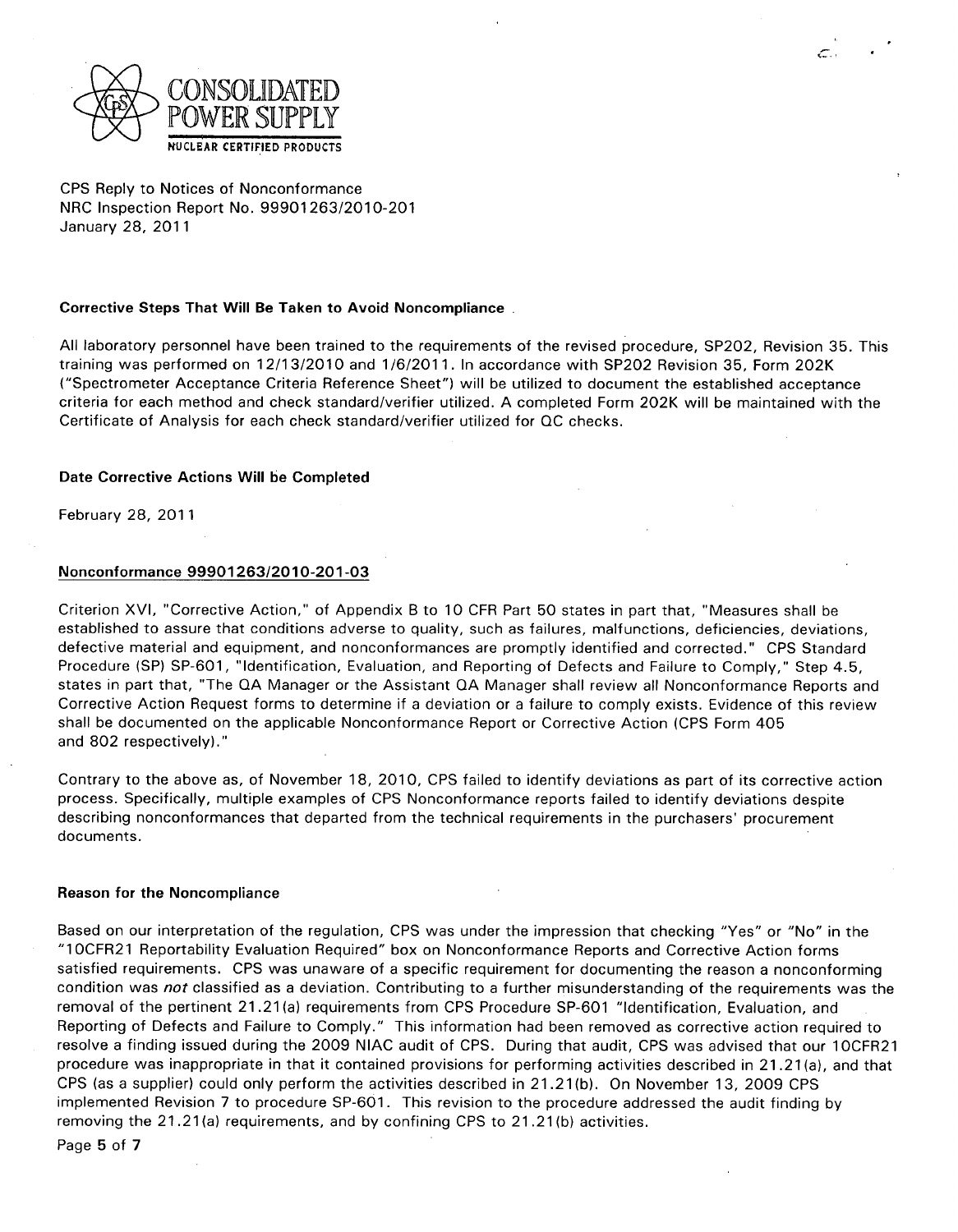

## Corrective Steps That Have Been Taken and the Results Achieved

The total number of Nonconformance Reports issued since November 13, 2009 (implementation date of SP-601 Rev. 7) is 493. This number encompasses applicable 2009 NCRs, all 2010 NCRs, and those written in 2011 up to January 27, 2011. Of the 493 NCRs, 144 were Safety Related. Based on the requirements of Revision 9 to CPS procedure SP-601 resulting from the NRC's Inspection, the QA Manager has re-evaluated the 493 NCRs, and corrections have been made to each NCR, as required, to bring each into compliance with the requirements conveyed during the NRC Inspection. Each NCR now clearly identifies whether the nonconformance is or is not a<br>Deviation as defined in 10CFR21, and includes the basis for that conclusion. Furthermore, for those Deviations CPS is capable of evaluating and concludes there is no Defect or need to notify the NRC, the basis of that conclusion is also documented on each NCR.

During the QA Manager's re-evaluation, it was concluded that, based on the parameters conveyed by the NRC during their inspection, 75 of the 493 NCRs were Deviations as defined in 10CFR21. CPS evaluation concluded that none of these were Defects, and none were reportable to the NRC in accordance with 1OCFR21; however, CPS was not capable of evaluating some of the Deviations and, in these instances, CPS informed the affected purchasers within the prescribed 5-business-day time frame to allow them to perform their own evaluations. The remainder of the NCRs were not Deviations, as they documented issues with commercial items. In these cases, a statement was added to each NCR that there was no Deviation under 10CFR21 because the item was commercial.

# Corrective Steps That Will Be Taken to Avoid Noncompliance

Procedure SP-601 "Identification, Evaluation, and Reporting of Defects and Failure to Comply" was revised to accomplish the following:

- 1. Reinstate the requirements of Section 21.21 (a) including evaluation and reporting timelines, report format/contents, and the communications requirements of section 21.5; and
- 2. Add the requirement for documenting the basis when it is concluded that a nonconforming condition does not constitute a Deviation or failure to comply as defined in 10CFR21.

Company personnel have been trained to the SP-601 changes.

# Date Corrective Actions Will be Completed

Procedure SP-601 Revision 9 Dated 12/10 (with the 21.21 (a) requirements reinstated) was implemented on December 13, 2010.

Training to the new SP-601 requirements was conducted between December 6 and December 29, 2010 and is complete.

Re-evaluation of CPS Nonconformance Reports issued on and after November 13, 2009 was completed on January 27, 2011.

Page 6 of 7